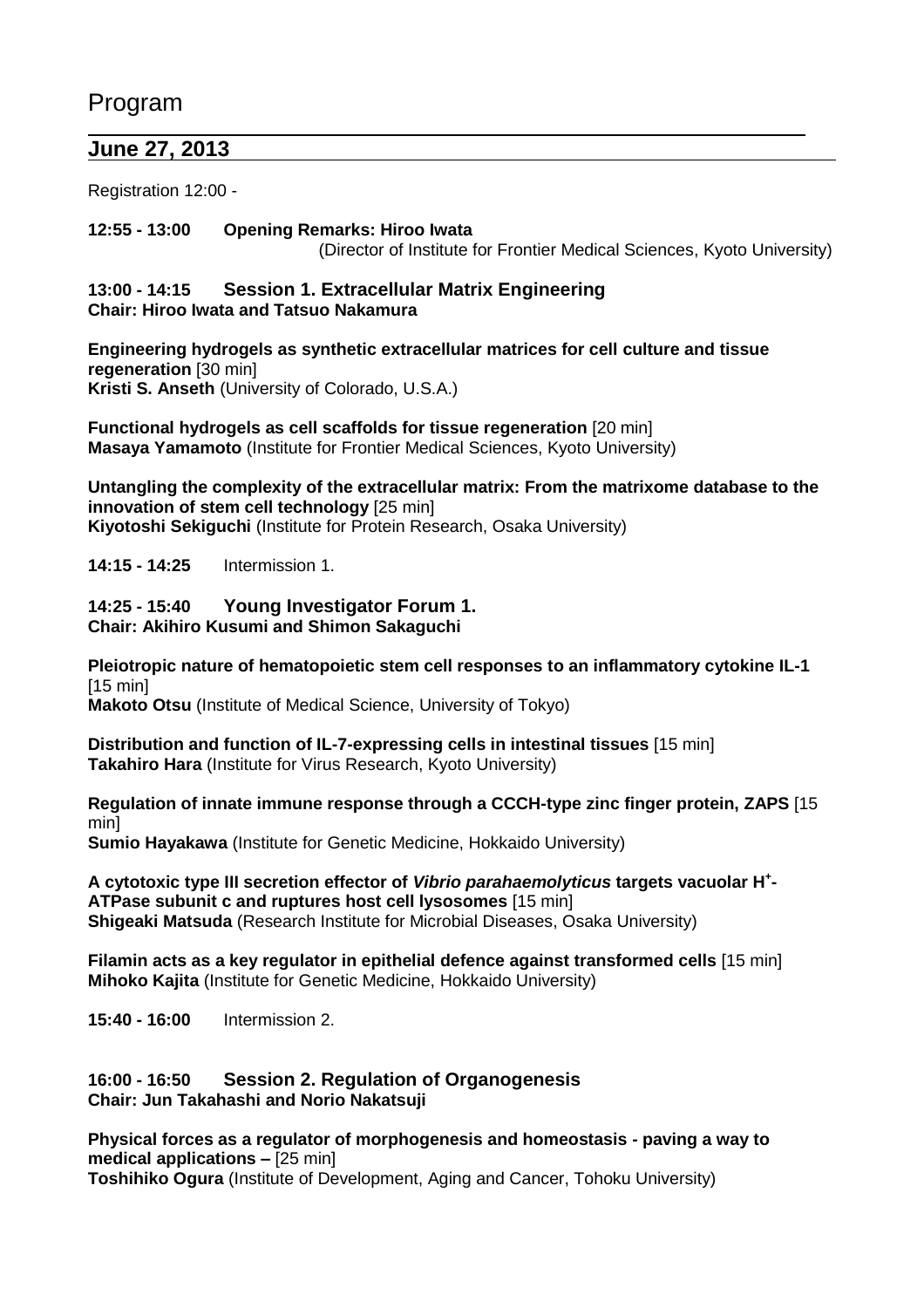**Ultradian oscillations in somitogenesis and neurogenesis** [25 min] **Ryoichiro Kageyama** (Institute for Virus Research, Kyoto University)

### **17:00 - 19:00 Poster Session**

**P-1**

**Inferring gene regulatory network from RNA-seq data of mouse hematopoietic stem and progenitor cells**

**Sung-Joon Park** (Institute of Medical Science, University of Tokyo)

### **P-2**

**Roles of maternal embryonic leucine zipper kinase, Melk, in stem cells Rika Saito** (Institute of Medical Science, University of Tokyo)

### **P-3**

**Identification of proteins binding to the unique domain in RANK required to establish osteoclastogenic signals**

**Kazuaki Tsumura** (Institute of Medical Science, University of Tokyo)

### **P-4**

**Characterization of PCTK1 as a Novel Regulator for Oriented Cell Division Sayaka Iwano** (Institute for Virus Research, Kyoto University)

### **P-5**

**Oscillatory expression of bHLH transcriptional factors in neural stem cells Itaru Imayoshi** (Institute for Virus Research, Kyoto University)

### **P-6**

**The Lin28b/ let-7 axis regulates the proliferation of embryonic hepatoblasts Yasuo Takashima** (Medical Institute of Bioregulation, Kyushu University)

### **P-7**

**Identification of a novel mTOR target linking to transcriptional regulation and cancer progression**

**Hirokazu Nakatsumi** (Medical Institute of Bioregulation, Kyushu University)

### **P-8**

**Selective requirement of DOCK8 for dendritic cell migration in three-dimensional environments**

**Yosuke Harada** (Medical Institute of Bioregulation, Kyushu University)

### **P-9**

**C-type lectin receptor Mincle and MCL mediate acquired immunity induced by mycobacterial glycolipid TDM** 

**Daiki Mori** (Medical Institute of Bioregulation, Kyushu University)

### **P-10**

**SPACA1-deficient male mice are infertile with abnormally shaped sperm heads reminiscent of globozoospermia**

**Yoshitaka Fujihara** (Research Institute for Microbial Diseases, Osaka University)

**P-11**

**The IkB kinase complex regulates the stability of cytokine-encoding mRNA induced by TLR/IL-1R by controlling degradation of regnase-1**

**Hidenori Iwasaki** (Research Institute for Microbial Diseases, Osaka University)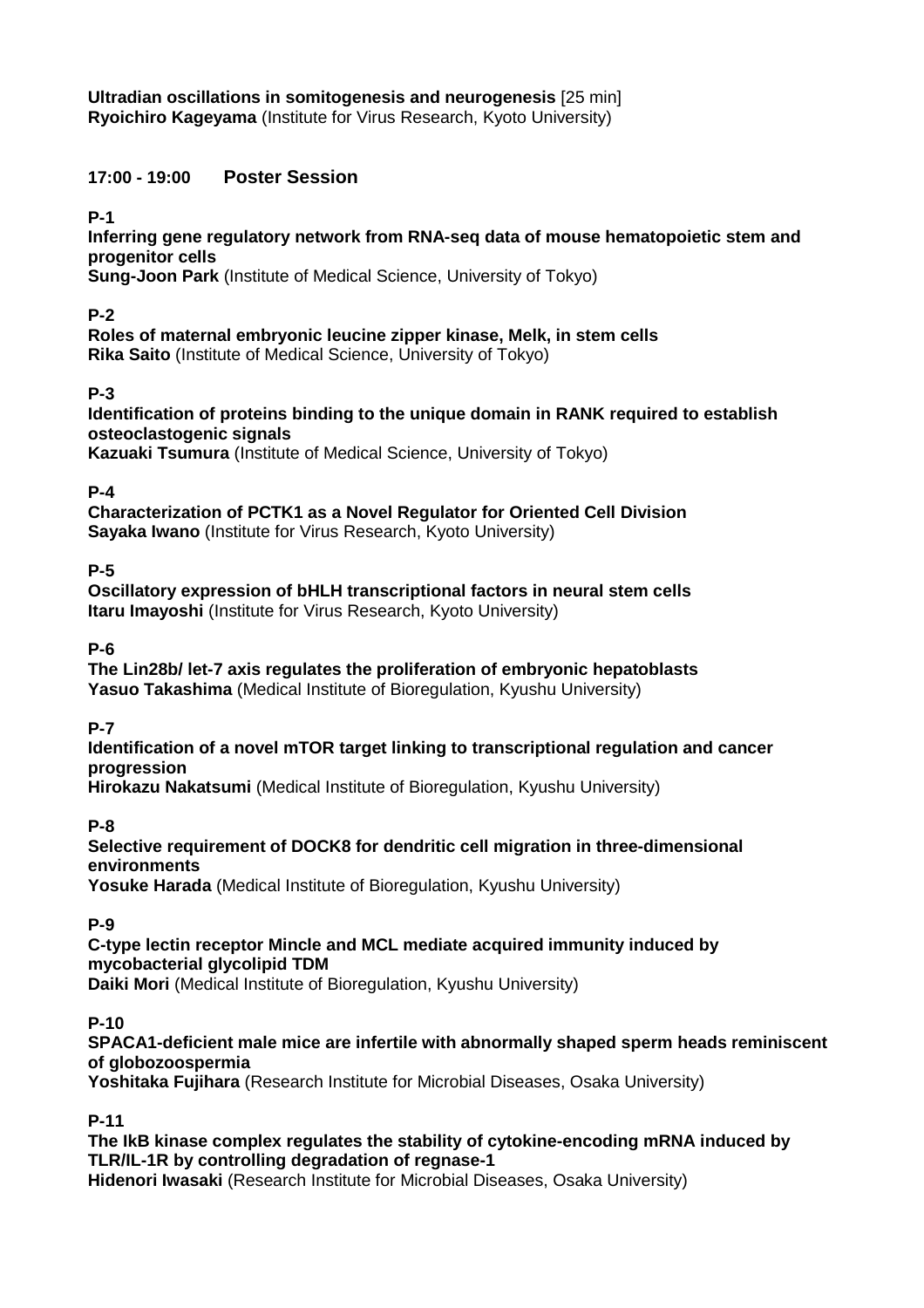### **P-12**

### **Micro RNA-124a is required for hippocampal axogenesis and retinal cone survival through Lhx2 suppression**

**Shoichi Irie** (Institute for Protein Research, Osaka University)

### **P-13**

**Quantitative analysis of deamidation and isomerization in β2-microglobulin by <sup>18</sup>O labeling Masafumi Fukuda** (Institute for Protein Research, Osaka University)

### **P-14**

**The novel PI3K-mTOR inhibitor, BEZ235, circumvents erlotinib-resistance of EGFR mutant lung cancer cells triggered by HGF**

**Takako Sano** (Cancer Research Institute, Kanazawa University)

### **P-15**

**CCL3-CCR5 axis regulates progression of fibrosis/carcinogenesis occurring as a result of chronic colitis in mice**

**Soichirou Sasaki** (Cancer Research Institute, Kanazawa University)

### **P-16**

**Roles of mTORC1 signaling in the regulation of glioma malignancy Daisuke Yamada** (Cancer Research Institute, Kanazawa University)

### **P-17**

**Dullard gene regulates endochondral bone formation via suppression of TGF-β signaling during skeletal development**

**Tadayoshi Hayata** (Medical Research Institute, Tokyo Medical and Dental University)

### **P-18**

**Mouse embryonic stem cell-based drug screen for novel modulators of mesoderm and ectoderm differentiation**

**Yoshimi Uchida** (Medical Research Institute, Tokyo Medical and Dental University)

**P-19**

**IQGAP1 functions as a modulator of Dishevelled nuclear localization in Wnt signaling Toshiyasu Goto** (Medical Research Institute, Tokyo Medical and Dental University)

### **P-20**

**Maintenance of immature phenotype of the hematopoietic cell clusters in the aorta-gonadmesonephros region by Sox17**

**Ikuo Nobuhisa** (Medical Research Institute, Tokyo Medical and Dental University)

**P-21**

**Strawberry notch1, a helicase-related chromatin factor, regulates development of mouse preimplantation embryo**

**Yusuke Watanabe** (Institute of Development, Aging and Cancer, Tohoku University)

### **P-22**

**Regulation of BRCA1/BARD1 expression by tumor-related E3 ubiquitin ligase Yumiko Furukawa** (Institute of Development, Aging and Cancer, Tohoku University)

### **P-23**

### **Biomechanical simulation of multicellular tissue morphogenesis: Effects of apical contractility on epithelial curvatures**

**Satoru Okuda** (Institute for Frontier Medical Sciences, Kyoto University/ RIKEN CDB)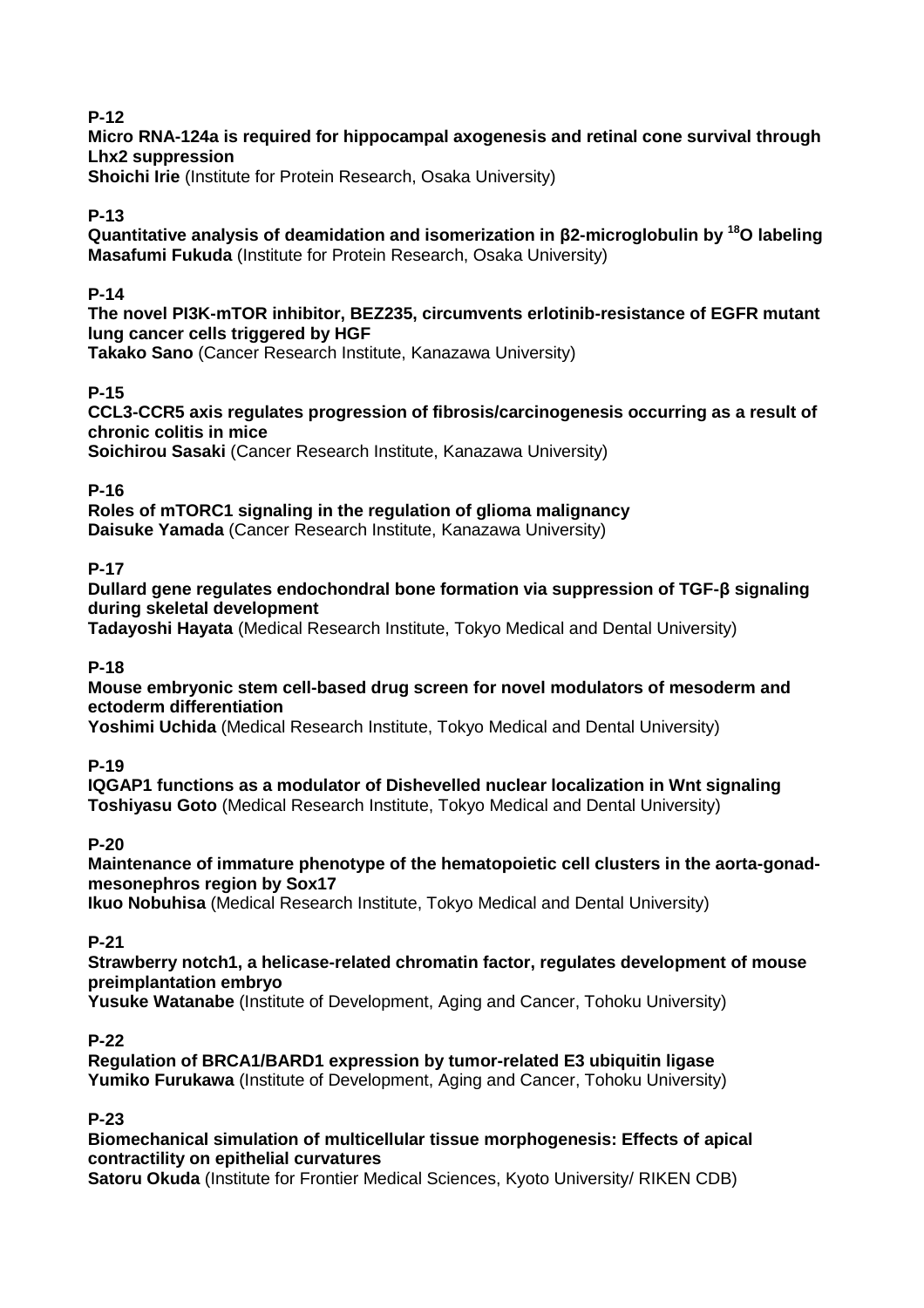#### **P-24 Therapeutic application of EP2 agonist for cartilage regeneration Makoto Fukuta** (Institute for Frontier Medical Sciences, Kyoto University)

**P-25**

**Regeneration of human tumor antigen-specific T cells using the iPSC technology Kyoko Masuda** (Institute for Frontier Medical Sciences, Kyoto University)

**P-26**

**Fabrication of cell aggregates containing biodegradable hydrogel microspheres to control cell behaviors**

**Shuhei Tajima** (Institute for Frontier Medical Sciences, Kyoto University)

**P-27**

**Suppression of allo-immune response by ES cell-derived regulatory macrophage-like cell Hajime Sasaki** (Institute for Genetic Medicine, Hokkaido University)

### **19:00 - 21:00 Reception. MC: Junya Toguchida**

### **June 28, 2013**

## **9:00 - 10:15 Young Investigator Forum 2.**

**Chair: Taiji Adachi and Gen Kondo**

**Regulation of chromatin demethylation** [15 min] **Yu-ichi Tsukada** (Medical Institute of Bioregulation, Kyushu University)

**Functional role of ciliary kinases in cilia development and human diseases** [15 min] Yoshihiro Omori (Institute for Protein Research, Osaka University)

**Gastric tumorigenesis by activation of tumor necrosis factor-alpha signaling in bone marrow-derived cells** [15 min] **Tomo-o Ishikawa** (Cancer Research Institute, Kanazawa University)

**The mechanisms of hair follicle aging and stem cell regulation** [15 min] **Hiroyuki Matsumura** (Medical Research Institute, Tokyo Medical and Dental University)

**Max is a repressor of germ-cell-related gene expression in mouse embryonic stem cells** [15min]

**Ikuma Maeda** (Institute of Development, Aging and Cancer, Tohoku University)

**10:15 - 10:35** Intermission 3.

#### **10:35 - 11:50 Session 3. Ontogeny of Hematopoietic Cell Lineages Chair: Takashi Nagasawa and Hirofumi Suemori**

**Epigenetic regulation of neural stem cell differentiation and brain function** [25 min] **Tetsuya Taga** (Medical Research Institute, Tokyo Medical and Dental University)

**The lineage restriction process during hematopoiesis: revision of the classical concept of the myeloid-lymphoid dichotomy** [20 min] **Hiroshi Kawamoto** (Institute for Frontier Medical Sciences, Kyoto University)

**Revisiting the ontogeny of the mononuclear phagocyte system: embryonic and adult hematopoietic contributions** [30 min] **Florent Ginhoux** (Agency for Science, Technology and Research, Singapore)